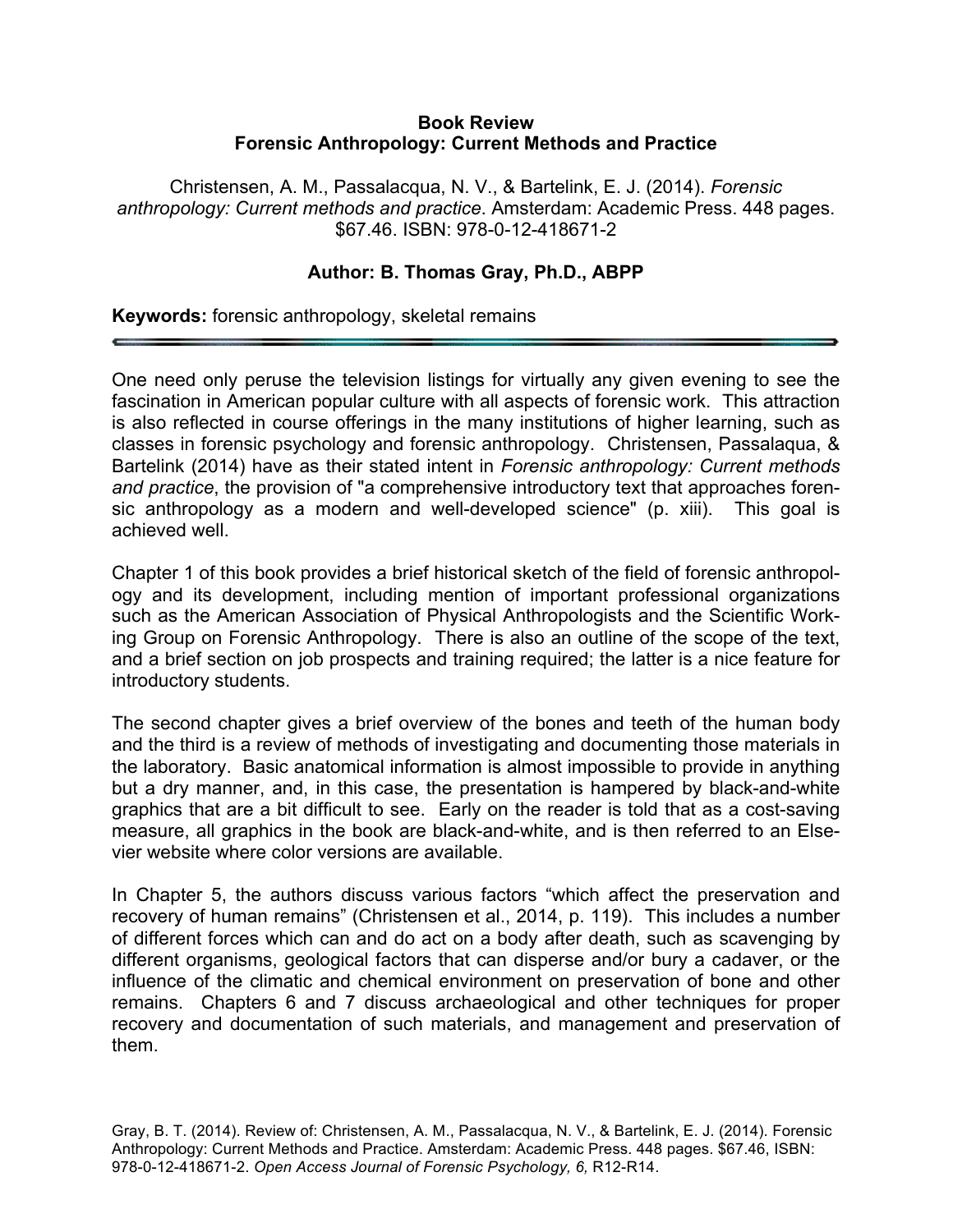The next several sections of the book are perhaps of greater immediate interest to forensic psychologists, although the previous material provides a critical backdrop for understanding the content of Chapters 8, 9, 10, and 11. Those chapters address, respectively, means of determining the gender of skeletal remains, the racial/ethnic ancestry of the individual represented, the age of the individual at time of death, and the person's stature. Treatment of these issues is, of course, not fully detailed, given the scope of the book. There is good, up-to-date information provided, such as frequent reference to the Forensic Anthropology Data Bank (Jantz & Moore-Jansen, 1988) and the Fordisc Computer Forensic Discriminant Functions (Jantz & Ousley, 2005). (Both of these resources are described in greater detail in Chapter 3 of the book.)

It seems a bit odd that Chapter 12, which covers "Individual Skeletal Variation," is inserted at this point in the text. Given the import of normal variation to accurate interpretation of other features of a skeleton (or any of a large number of other things, as well), I might have preferred that this either be covered prior to introduction of gender, ancestry, and/or age at death estimation; or that discussion of normal variation be incorporated into these other chapters topically.

Chapters 13 and 14 may well also be of great immediate interest to forensic psychologists. The former addresses analysis of trauma, including sections on the effects to bone of blunt force, sharp force, blasts, and high-velocity projectiles. There is also consideration of discrimination between antemortem and postmortem traumas. Chapter 14 covers personal identification of the individual represented by skeletal remains via means ranging from facial approximation to DNA analysis. The final chapter is titled "Contemporary Issues in Forensic Anthropology," and emphasizes the importance of maintaining and adding to one's knowledge in the several related areas involved, including investigative technologies and developments in the legal arena.

In the preface to this book, the authors conclude: "Although we do not see this text as a primary professional reference for practicing forensic anthropologists, it could serve as a general reference for professionals with little or no training in forensic anthropology" (Christensen et al., 2014, p. viii). In truth, many if not most forensic psychologists will probably not find this volume to be of great utility in informing their practice. Some of the information is frankly rather dull – there is simply no way to make basic skeletal anatomical description exciting. On the other hand, the forensic psychologist seeking a nice review of background information will find this book to be useful, either of relevance to a specific case or to supplement general knowledge.